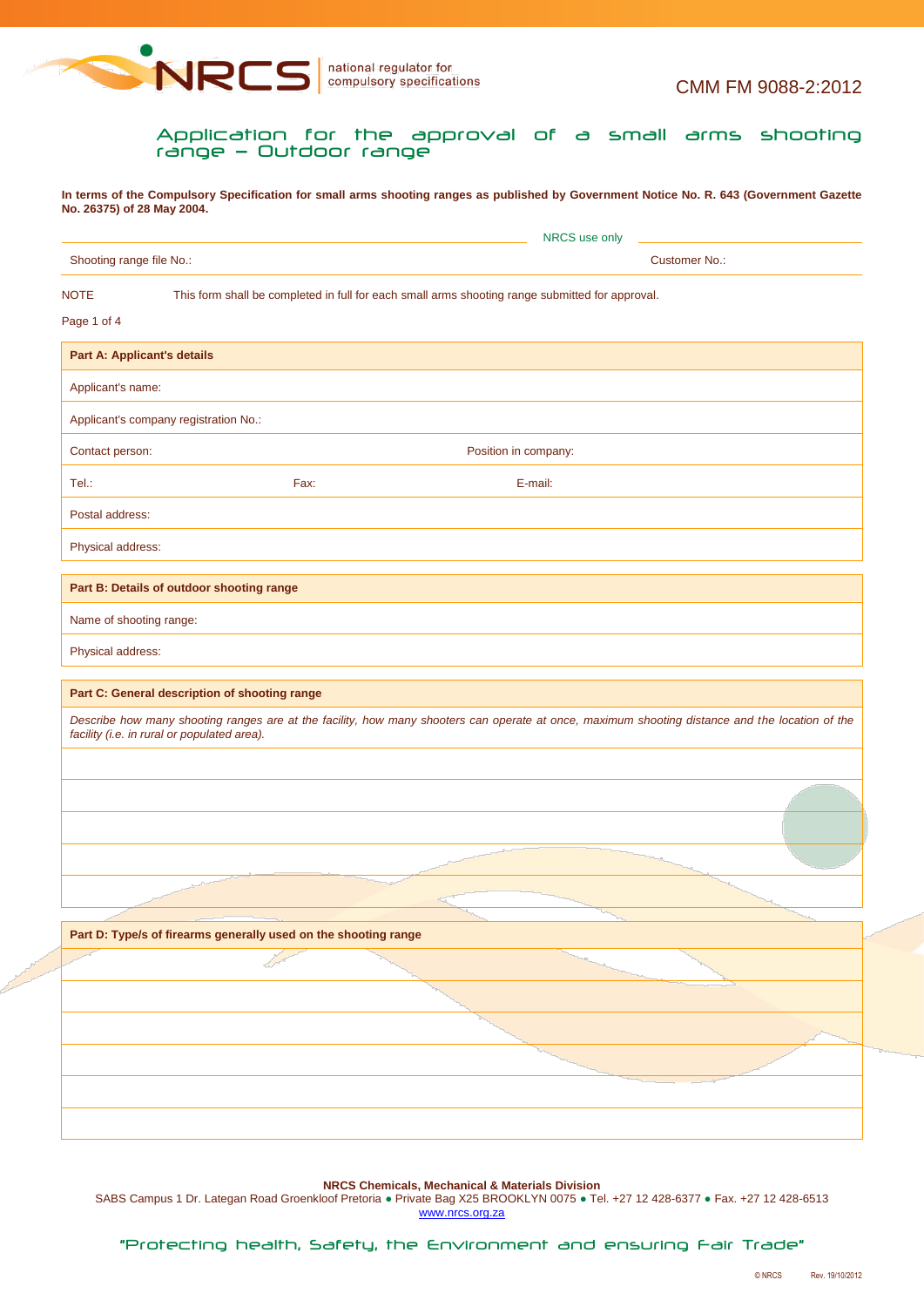|  |  |  | Part E: Stop butt and/or back stop description |
|--|--|--|------------------------------------------------|
|  |  |  |                                                |

*Describe the bank, wall or other device, behind and around the bullet trap, intended to stop all misdirected shots that may reasonably be expected to be fired.*

## **Part F: Danger zone**

*Describe the danger zone and what type of fencing is used. Are there danger boards posted? Is the danger zone physically pegged out on the land? Does the danger zone incorporate someone else's land?*

#### **Part G: Access control**

*Describe the indicators used to indicate to other users or the general public that the shooting range is in use (e.g. warning flags), and the lockout methods that are used to restrict access to the shooting range.*

#### **Part H: Side berms**

| such structures.                                                                                        |  |
|---------------------------------------------------------------------------------------------------------|--|
|                                                                                                         |  |
|                                                                                                         |  |
|                                                                                                         |  |
|                                                                                                         |  |
|                                                                                                         |  |
|                                                                                                         |  |
| <b>Part I: Baffles</b>                                                                                  |  |
| Describe the structures or devices mounted on the shooting range to stop or redirect misdirected shots. |  |
|                                                                                                         |  |
|                                                                                                         |  |

*Describe the structures or devices that are used between shooting ranges to stop or redirect misdirected shots. Also indicate the height and width of* 

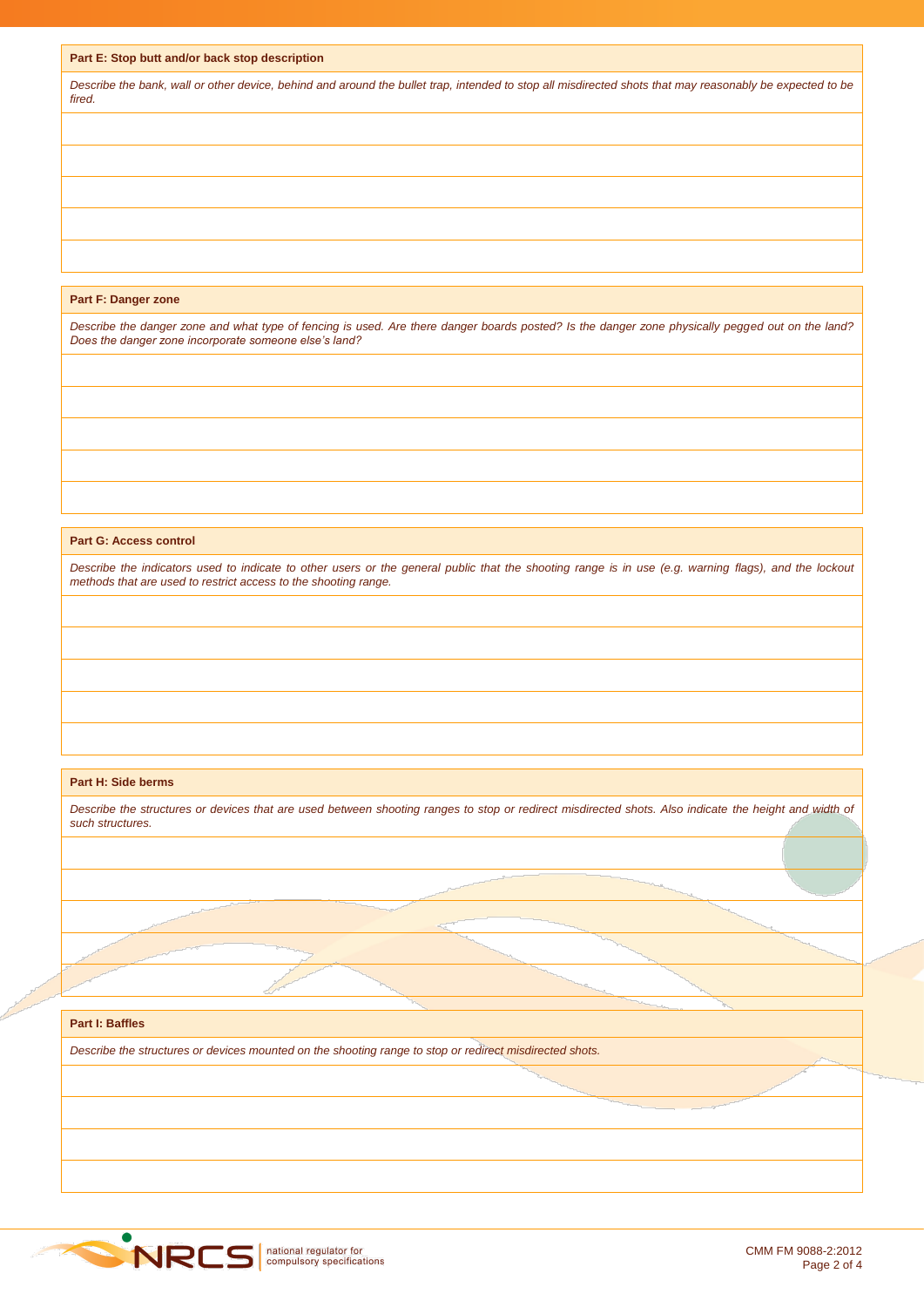# **Part J: Range rules**

*Is there a code of conduct for safety specific to the facility clearly posted on all shooting ranges? Does it also define the types of firearms that can be used on each shooting range?*

## **Part K: Firing points**

*Describe how many firing points are on the shooting range, and the construction and layout of any dividers/screens that may exist between shooters.*

## **Part L: Targets**

*Describe the types of targets that are used on the shooting range (clay pigeons, wooden targets, steel targets, falling targets, moving targets, etc.).*

# **Part M: Long distance target communication**

*Describe the method of communication between the firing points and target operators. Are there signs posted to clearly indicate the communication procedure?*

# **Part N: Noise control**

*Describe the methods that are used to protect the hearing of users and to contain noise levels in and around the shooting range.*